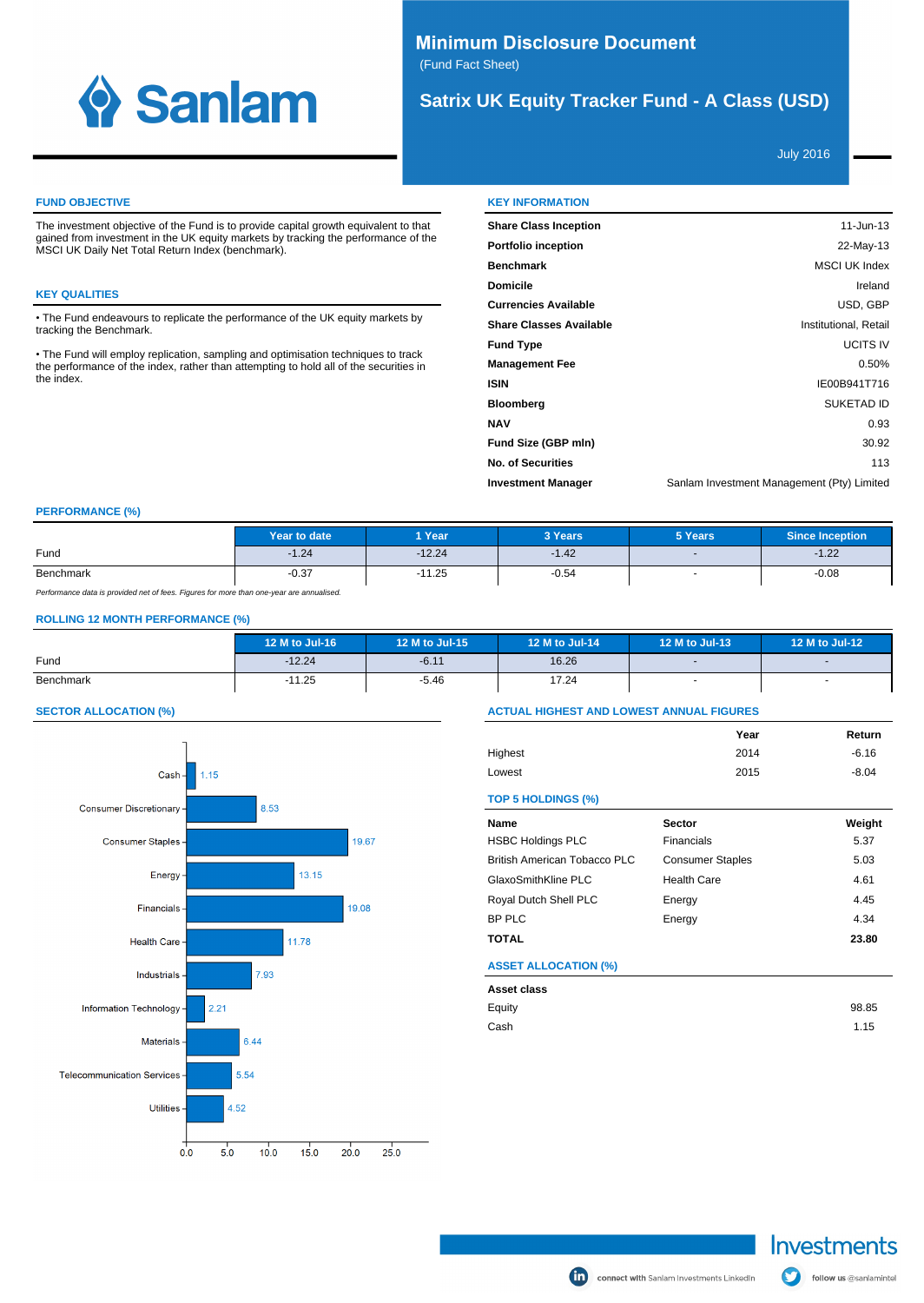

# **Minimum Disclosure Document**

(Fund Fact Sheet)

# **Satrix UK Equity Tracker Fund - A Class (USD)**

July 2016

#### **GLOSSARY**

| Annualised total returns           | Annualised return is the weighted average compound growth rate over the period measured.                                                                                                                                                                                                                                                                                                                                                                 |        |
|------------------------------------|----------------------------------------------------------------------------------------------------------------------------------------------------------------------------------------------------------------------------------------------------------------------------------------------------------------------------------------------------------------------------------------------------------------------------------------------------------|--------|
| Capital growth                     | Capital growth is the profit made on an investment, measured by the increase in its market value over the invested amount or cost<br>price. It is also called capital appreciation.                                                                                                                                                                                                                                                                      |        |
| Collective investment scheme (CIS) | Collective investment schemes (also called unit trusts) are portfolios of assets such as equities, bonds, cash and listed property, in<br>which investors can buy units. They allow private investors to pool their money together into a single fund, thus spreading their risk<br>across a range of investments, getting the benefit of professional fund management, and reducing their costs.                                                        |        |
| <b>MSCI UK Index</b>               | The MSCI United Kingdom Index is designed to measure the performance of the large and mid cap segments of the UK market. The<br>index covers approximately 85% of the free float-adjusted market capitalization in the UK.                                                                                                                                                                                                                               |        |
| <b>Optimization techniques</b>     | The process of continuously improving the performance of the underlying fund by mirroring the performance of the index.                                                                                                                                                                                                                                                                                                                                  |        |
| <b>Replication strategy</b>        | This is a strategy used by index investors that tries to replicate or copy the performance of a specific benchmark, ie, it will hold<br>exactly the same underlying funds as the benchmark in exactly the same proportions and puts together a cost-effective product that<br>replicates the benchmark over times. An investment vehicle such as index tracker is a good example of a fund that closely tracks<br>the performance of a particular index. |        |
| <b>Securities</b>                  | A general term for shares, bonds, money market instruments and debentures.                                                                                                                                                                                                                                                                                                                                                                               |        |
| <b>DEALING INFORMATION</b>         | Fees (Incl. VAT)                                                                                                                                                                                                                                                                                                                                                                                                                                         | $(\%)$ |

| <b>Minimum Investment</b> | US\$ 1,000                                                      | <b>Total Expense Ratio (TER)</b> |
|---------------------------|-----------------------------------------------------------------|----------------------------------|
| <b>Dealing Frequency</b>  | Daily                                                           | <b>Transaction cost</b>          |
| <b>Dealing Deadline</b>   | 16:00 GMT                                                       | <b>Total Investment Charges</b>  |
| <b>Valuation timing</b>   | Midnight SA time on each dealing day                            |                                  |
|                           | Daily publication prices Irish Stock Exchange and www.sanlam.ie |                                  |
| <b>Distribution</b>       | All profits shall be reinvested in the Fund.                    |                                  |
| <b>CONTACTS DETAILS</b>   |                                                                 |                                  |

**Custodian** Brown Brothers Harriman Trustee Services (Ireland) Ltd Tel: +353(0)12417130

Email: Sanlam.TA@bbh.com

### **REGULATORY STATEMENT**

The Fund is a sub-fund of the Sanlam Universal Funds plc, an open-ended umbrella type investment company, with segregated liability between its sub-funds, authorised by the Central Bank of Ireland, as an undertaking for collective investment in transferable securities under the European Communities (UCITS) Regulation, 2003 as amended (the Regulations). It is managed by Sanlam Asset Management (Ireland) Limited, Beech House, Beech Hill Road, Dublin 4, Ireland, Tel +353 1 205 3510, Fax +353 1 205 3521 which<br>is authorised by the Central Bank of Ireland, as a U terms of Section 8 of the South African FAIS Act of 2002. Sanlam Investment Management (Pty) Limited (SIM) is the Investment Manager, responsible for managing the Fund's investments. SIM is an authorised financial services provider in terms of the FAIS Act. Although all reasonable steps have been taken to ensure the information in the Portfolio fact sheet is accurate, Sanlam Asset Management Ireland Ltd does not accept any responsibility for any claim, damages, loss or expense; however it arises, out of or in connection with the information. No member of Sanlam gives any representation, warranty or undertaking, nor accepts any responsibility or liability as to the accuracy of any of<br>this information. The information to follow d Use or rely on this information at your own risk. Independent professional financial advice should always be sought before making an investment decision. Collective investment schemes are generally medium- to long-term investments. Please note that past performance is not necessarily a guide to future performance, and that the value of investments / units / unit trusts may go down as well as up. Changes in exchange rates may have an adverse effect on the value, price or income of the product. The Sanlam Universal Funds<br>plc full prospectus, the Fund supplement and Key offering is made only pursuant to the relevant offering document, together with the current financial statements of the relevant fund, and the relevant subscription application forms, all of which must be read in their entirety together with the Prospectus, Supplements and the KIID. No offer to purchase securities will be made or accepted prior to receipt by the offeree of these documents, and the completion of all appropriate documentation. Collective investments are traded at ruling prices and can engage in borrowing and scrip lending. Collective investments are calculated on a net asset value basis, which is the total market value of all assets in the Portfolio including any income accruals and less any deductible expenses such as audit fees, brokerage and service fees. Actual investment performance of the portfolio and the investor will differ based on the initial fees applicable,<br>the actual investment date, the date of with respect to the capital or the return of a Portfolio. The performance of the Portfolio depends on the underlying assets and variable market factors. Trail commission and incentives may be paid and are for the account of the manager. The Manager has the right to close any Portfolios to new investors to manage them more efficiently in accordance with their mandates if stated in the Supplement. The portfolio management of all the portfolios are outsourced to Regulated and authorized financial services providers. Issuing date: 09 August 2016



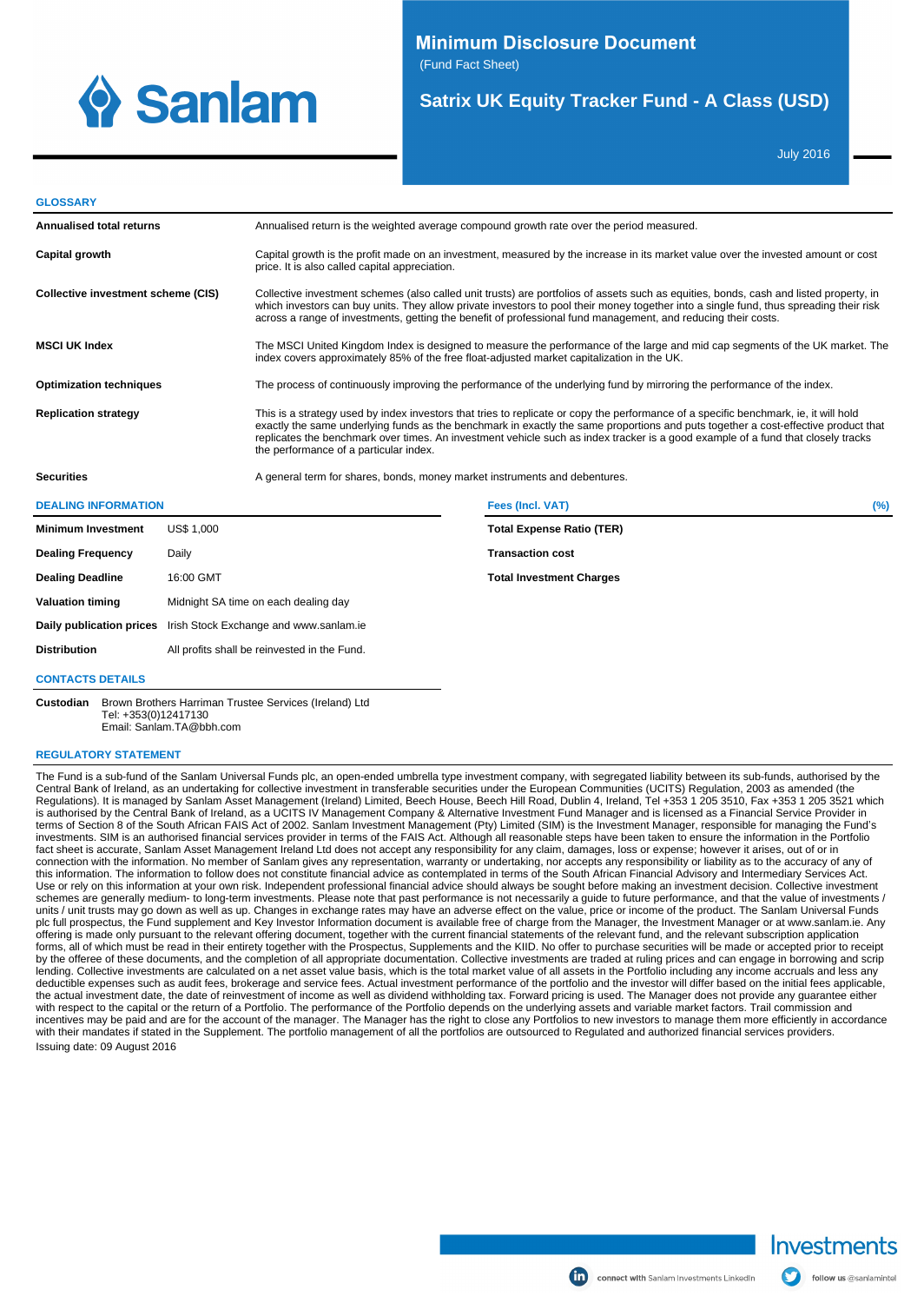

# **Key Investor Information**

This document provides you with key investor information about this fund. It is not marketing material. The information is required by law to help you understand the nature and the risks of investing in this fund. You are advised to read it so you can make an informed decision about whether to invest.

## **Satrix UK Equity Tracker Fund - A Class (USD)**

A sub-fund of Sanlam Universal Funds plc (the "Company") Managed by Sanlam Asset Management (Ireland) Limited

ISIN: IE00B941T716

# **Objectives and Investment Policy**

## **Objectives**

The investment objective of the Sanlam UK Equity Tracker Fund (the "Fund") is to increase the value of your shares over the long term equivalent to that gained from investment in the UK equity markets by tracking the performance of the MSCI UK Daily Net Total Return Index (the "Index").

## **Investment Policy**

Lower risk

The Fund will aim to replicate the performance of the UK equity markets by tracking the Index (Bloomberg code: NDDLUK) with income reinvented. The Index is designed to measure the performance of the large and mid cap segments of the UK market. The Fund may track the performance of the Index directly through the purchase of a representative basket of shares and stock included in the Index or indirectly through investment in exchange traded funds (ETF) and collective investment schemes (CIS).

The Fund operates an index tracking strategy whereby it seeks to replicate the performance of the Index through investment directly in assets that are Index constituents (i.e. a physical replication model). The Fund does not seek to fully replicate the Index but instead seeks to match the Fund's investments with Index constituents on an optimisation basis. Accordingly,investment in the Fund should not be considered to provide a direct exposure to the Index.

Optimisation aims to match the risk and return characteristics of the Fund to the Index through holding Index constituents, although not necessarily holding all of the constituents and not necessarily with the same weighting.

The Company does not declare a dividend and therefore your shares do not pay you income.

You can sell your shares any day (except Saturday or Sunday) that banks are open in Dublin.

Recommendation: The Fund is suitable for investors with a time horizon of 5 years.

# **Risk and Reward Profile**

| LOWEI IISK              |  |  |   | $n$ iqriei risk   $\cdots$ |                          |             |
|-------------------------|--|--|---|----------------------------|--------------------------|-------------|
|                         |  |  |   |                            |                          | Th          |
| Typically lower rewards |  |  |   |                            | Typically higher rewards | yoı<br>risl |
|                         |  |  | G | Б                          |                          | VOI         |

## **Why is this Fund in category 6?**

The Fund is rated 6 due to the nature of its investments which include the risks listed below. These factors may impact the value of the Fund's investments or expose the Fund to losses.

The price of shares and the income from them may fall as well as rise and investors may not get back the amount they have invested.

The use of optimisation techniques and indirect investment through other collective investment schemes and investment vehicles to replicate the performance of UK equity markets by not solely tracking the Index may cause the Fund to incur a tracking error relative to the Index which is greater than that which would be incurred if the Fund were to hold all of the securities comprised in the Index directly.

It may be difficult for the Fund in extreme market condition to redeem its shares from a CIS or ETF at short notice without suffering a loss.

Investing in a CIS or ETF may lead to payment by the Fund of additional fees and expenses in relation to those CIS or ETF.

As the investments of the Fund are in various currencies and the Fund is denominated in Sterling your shares may be subject to currency risk.

## Higher risk **What do these numbers mean?**

ey rate how a fund might behave and how much risk there is to ur capital. Generally, the chance to make large gains means a k of suffering large losses.

Category 1 fund is not a risk-free investment - the risk of losing ur money is small, but the chance of making gains is also limited. With a Category 7 fund, the risk of losing your money is high but there is also a chance of making higher gains. The seven-category scale is complex (for example, 2 is not twice as risky as 1).

## **More about this rating:**

This rating system is based on the average fluctuations of the prices of funds over the past 5 years - that is, by how much the value of their assets taken together has moved up and down. Historical data, such as is used in calculating the synthetic risk indicator, may not be a reliable indication of the future risk profile of the Fund. For a more detailed explanation of risks, please refer to the ''Risk Factors'' section of the prospectus.